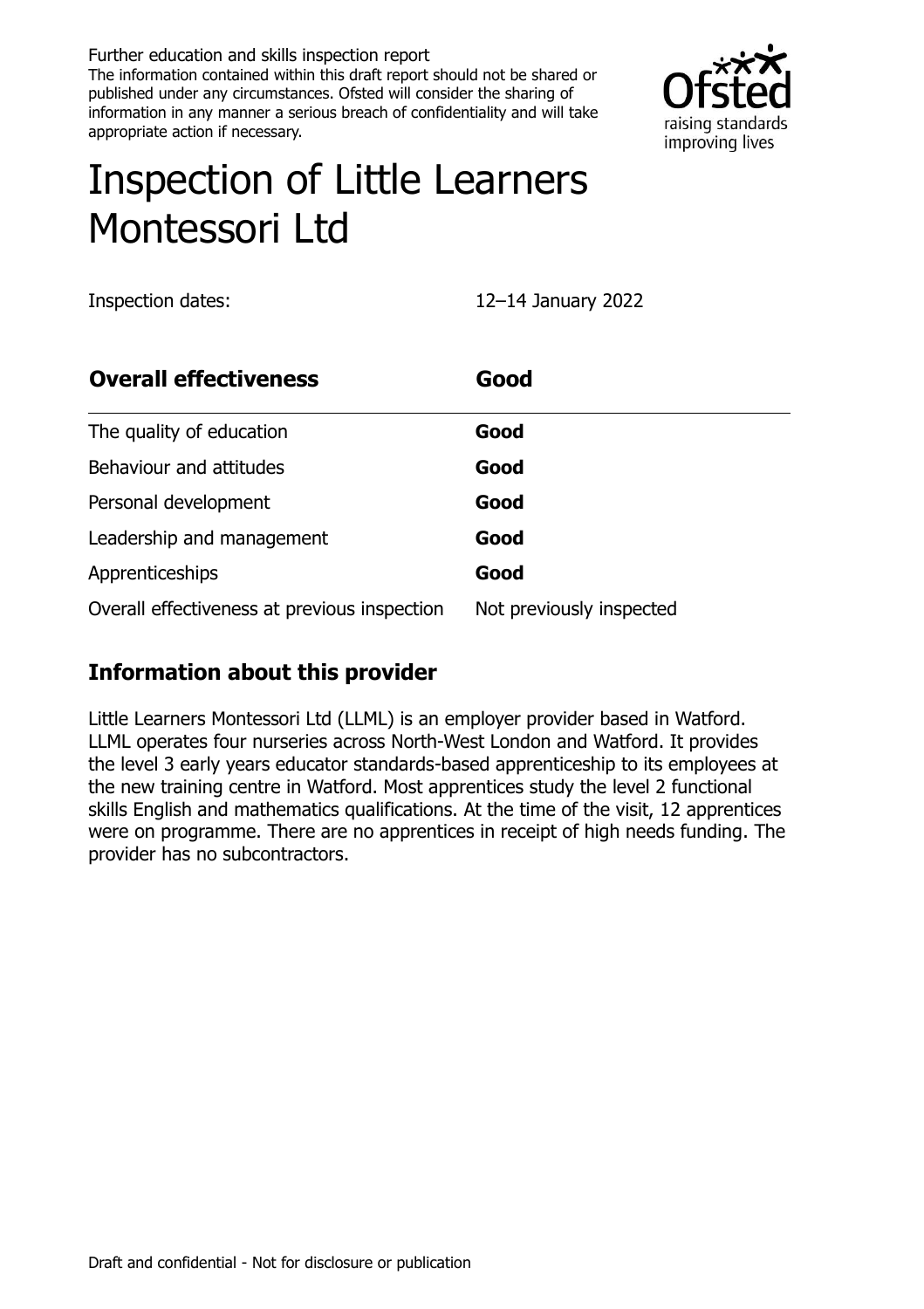

#### **What is it like to be a learner with this provider?**

Apprentices feel well supported by tutors. They believe staff understand their needs and provide effective one-to-one support when needed. Apprentices benefit from a personalised learning plan which considers the pace at which they learn. Most apprentices who struggle with the pace of teaching get additional sessions to help them catch up. This additional support motivates apprentices to want to achieve. Consequently, they work hard and achieve high grades.

Apprentices confidently articulate the new knowledge, skills and behaviours they develop on their apprenticeship. This includes learning about children's development from birth; attachment theory; diversity, equality and inclusion. Apprentices' ability to remember and build upon what they have been taught helps them to plan and lead effective sessions for the children in their settings.

Apprentices feel safe. They say staff are approachable and care about their safety, future career aspirations and personal development needs. Apprentices are confident to report concerns such as bullying or any form of harassment at work should they arise.

#### **What does the provider do well and what does it need to do better?**

Leaders have extensively improved the quality of training apprentices receive. They have acted swiftly to design and implement a clear and ambitious eighteen-month training plan that meets the needs of apprentices based on their starting points. As a result, most apprentices are well-supported to complete their apprenticeship programme.

Leaders have high expectations for apprentices to achieve well both personally and academically. Leaders ensure that tutors frequently challenge and support apprentices to develop and reinforce their learning over time. Apprentices who have completed their programme so far have achieved distinctions in their final assessments. These apprentices have also been promoted to room leader and management roles within the organisation.

Governance arrangements are effective. The new board advisor has expert knowledge and experience of the early years sector and apprenticeship training. The board advisor frequently challenges and holds leaders to account. As a result, leaders have an effective quality improvement plan to drive continued improvement.

Tutors are well-qualified and experienced in the early years sector. Tutors use effective teaching strategies to train apprentices. Tutors provide thorough and clear explanations that enable apprentices to understand key concepts. Most apprentices value the training they receive and can seamlessly apply their learning at work. They confidently plan and supervise activities for children based on each child's interest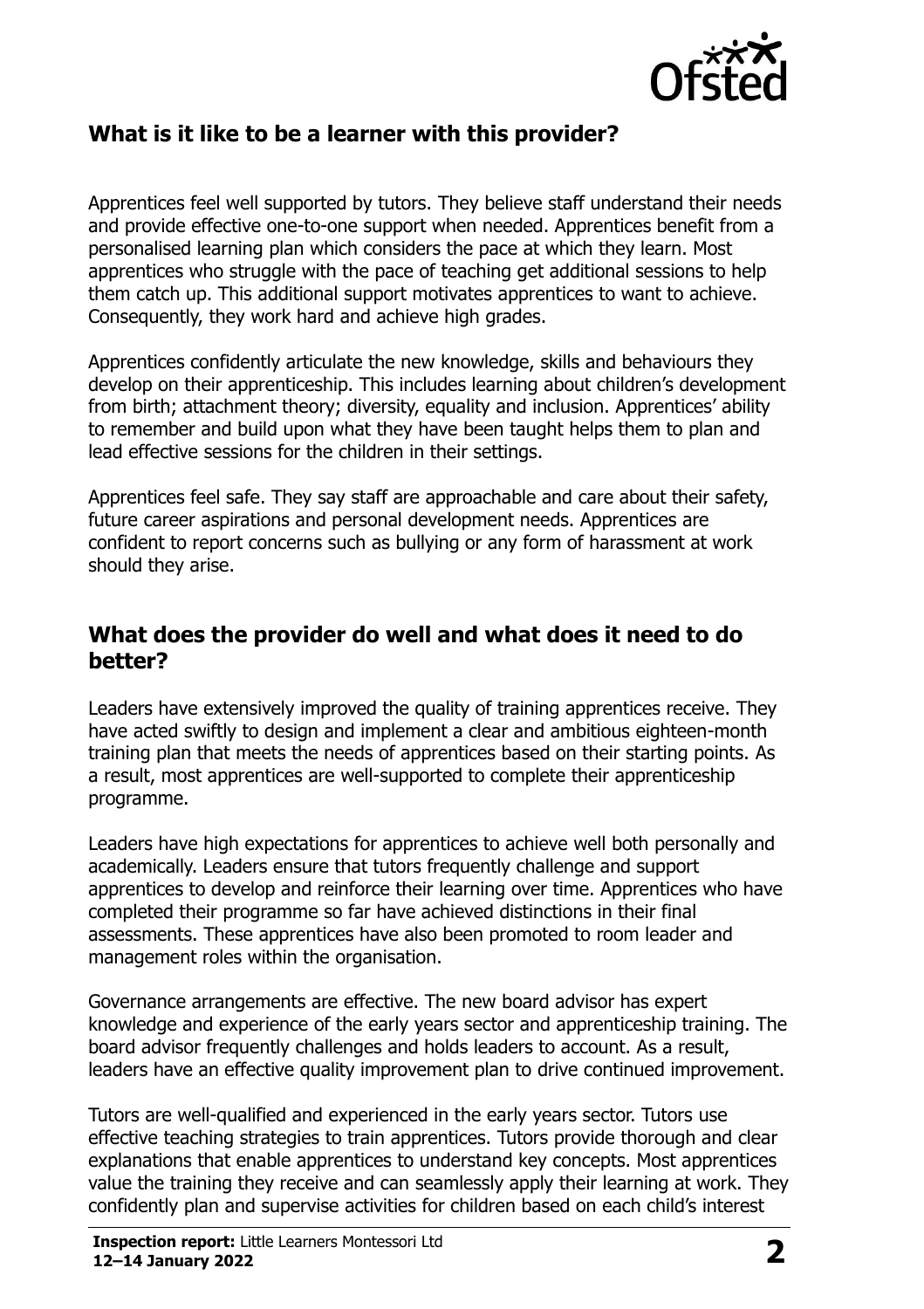

and needs. Apprentices are better able to observe and respond to changes in the behaviour of the children in their care because of their learning.

Apprentices value their training programme and develop good knowledge and skills. Apprentices have a sound understanding of child development. They have learned about the theories and philosophical approaches associated with how children learn and develop over time. They use this knowledge to plan a wide range of activities to develop the whole child and promote speech, language, and communication from an early age.

Apprentices develop a wide range of appropriate professional behaviours at work to become highly reflective practitioners. They work effectively with their colleagues to share good practice. Apprentices show a high level of compassion and care for the children they look after. Apprentices are extremely effective in applying their knowledge of fundamental British values to their work, for example, by planning activities for their international celebration event. Apprentices carefully ensure that planned activities promote mutual respect and reflect the different faiths and beliefs of the children and their parents. Apprentices develop their confidence and professionalism by using their own initiative to produce reports, holding parent conferences to discuss children's progress, behaviours and concerns.

Leaders have developed an effective strategy to support the English and mathematics skills of apprentices. Apprentices complete their English and mathematics qualifications within the first 8 months of their training plan. Most apprentices pass these qualifications when they first take them. However, leaders do not take swift action to support the few apprentices who struggle to pass their English and mathematics assessments, Consequently, these apprentices are slow to develop the essential English and mathematics skills needed for their role.

Leaders have been slow to take action to identify and put in place specialist support for apprentices who need additional help with their studies. As a result, these apprentices are not getting the right support to quickly progress through their qualifications.

Tutors do not provide effective feedback on the quality of apprentices' written work that helps apprentices know how to improve. Tutors often do not correct errors in grammar, punctuation, and spelling. As a result, apprentices do not consistently develop their English skills, particularly in writing. This reduces their chances of future employment.

# **Safeguarding**

The arrangements for safeguarding are effective.

Apprentices complete an extensive range of professional development activities in addition to their apprenticeship such as learning about female genital mutilation and basic first aid. This allows them to effectively look after and safeguard the children in their care.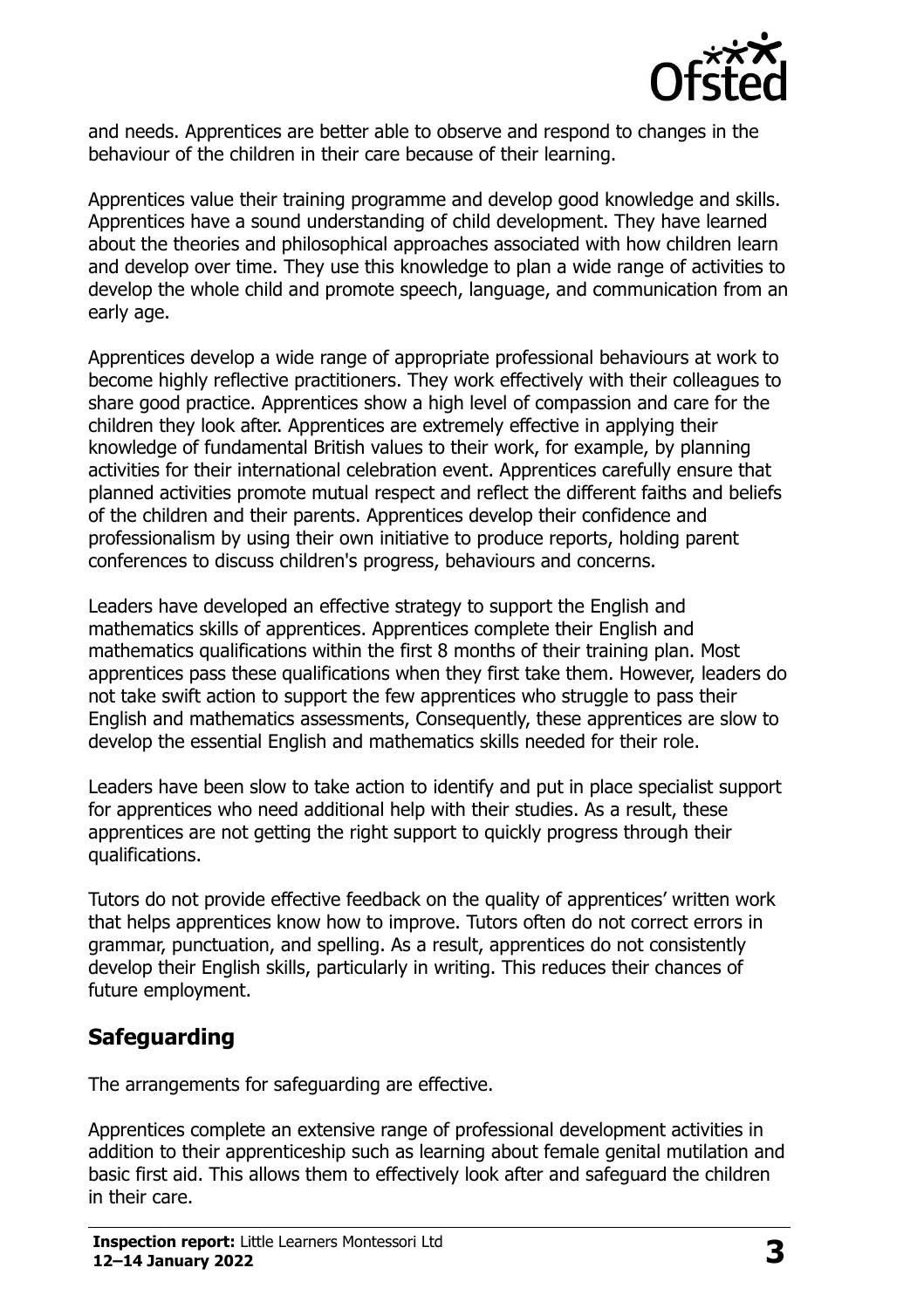

Apprentices have a sound understanding of health and safety practices at work. They know how to carry out appropriate risk assessments to ensure children are safe. They understand the importance of good food hygiene practices, particularly in the nursery settings they work in.

Most apprentices have a good understanding of the 'Prevent' duty. Since the previous inspection, leaders have taken action to improve apprentice's awareness of local risk by introducing a monthly newsletter. However, most apprentices' understanding of specific local issues related to the 'Prevent' duty is still underdeveloped.

#### **What does the provider need to do to improve?**

- Tutors must ensure that apprentices are trained to write well and develop good English skills. Tutors need to ensure that apprentices produce high-quality written work.
- Leaders need to put in place an effective strategy to support those apprentices who struggle to pass their English and mathematics assessments.
- Leaders must identify swiftly those apprentices who need additional help with their studies. Leaders must ensure that these apprentices benefit from the appropriate help to enable them to make good progress in completing their apprenticeship.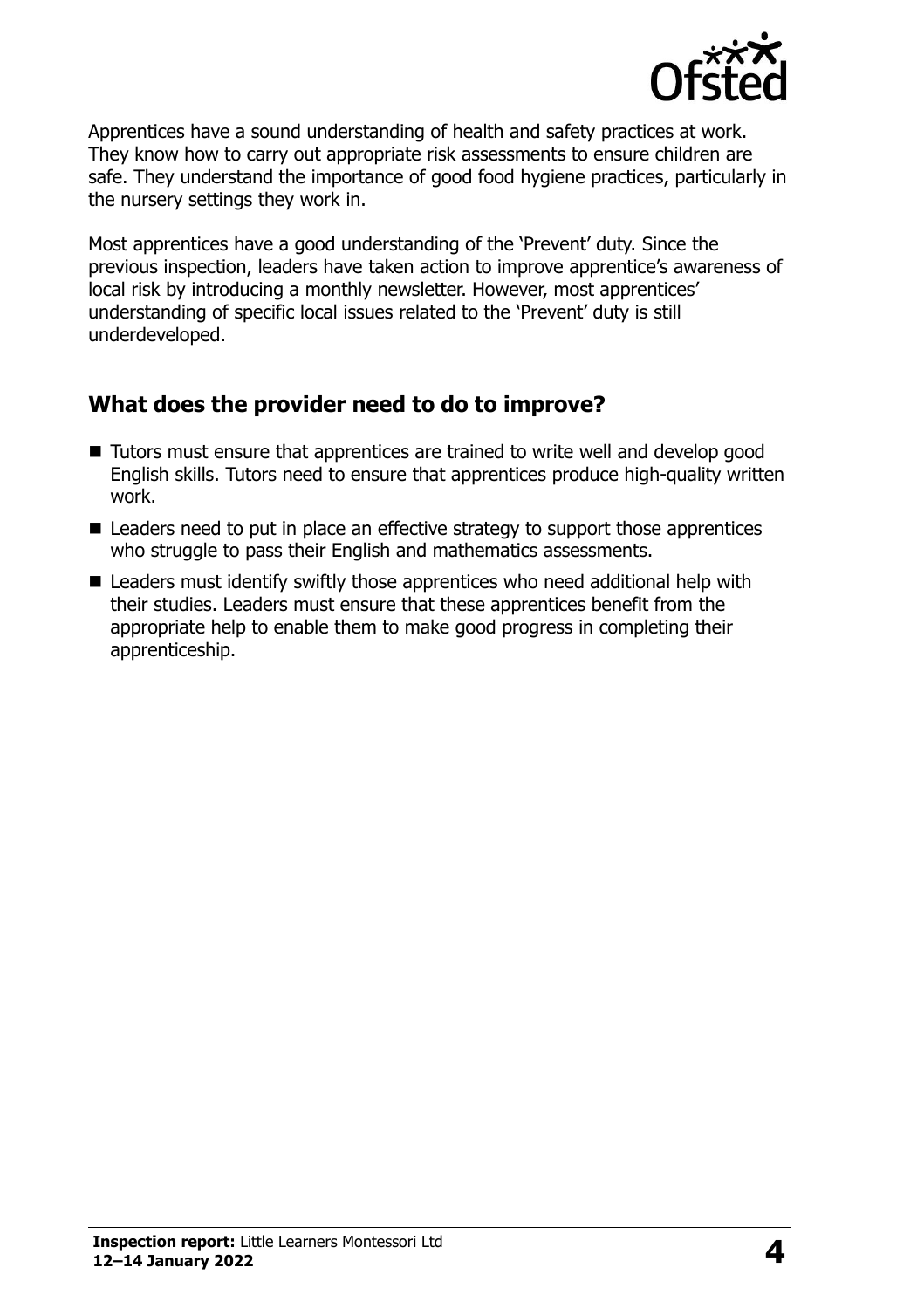

# **Provider details**

| Unique reference number     | 2626878                                |
|-----------------------------|----------------------------------------|
| <b>Address</b>              | 62-78 Merton Rd<br>Watford<br>WD18 0WY |
| <b>Contact number</b>       | 01923 463927                           |
| Website                     | www.thelittlelearners.co.uk            |
| <b>Principal/CEO</b>        | Jenna Hamilton-Howard                  |
| <b>Provider type</b>        | Independent Learning Provider          |
| Date of previous inspection | Not previously inspected               |
| <b>Main subcontractors</b>  | No subcontractors                      |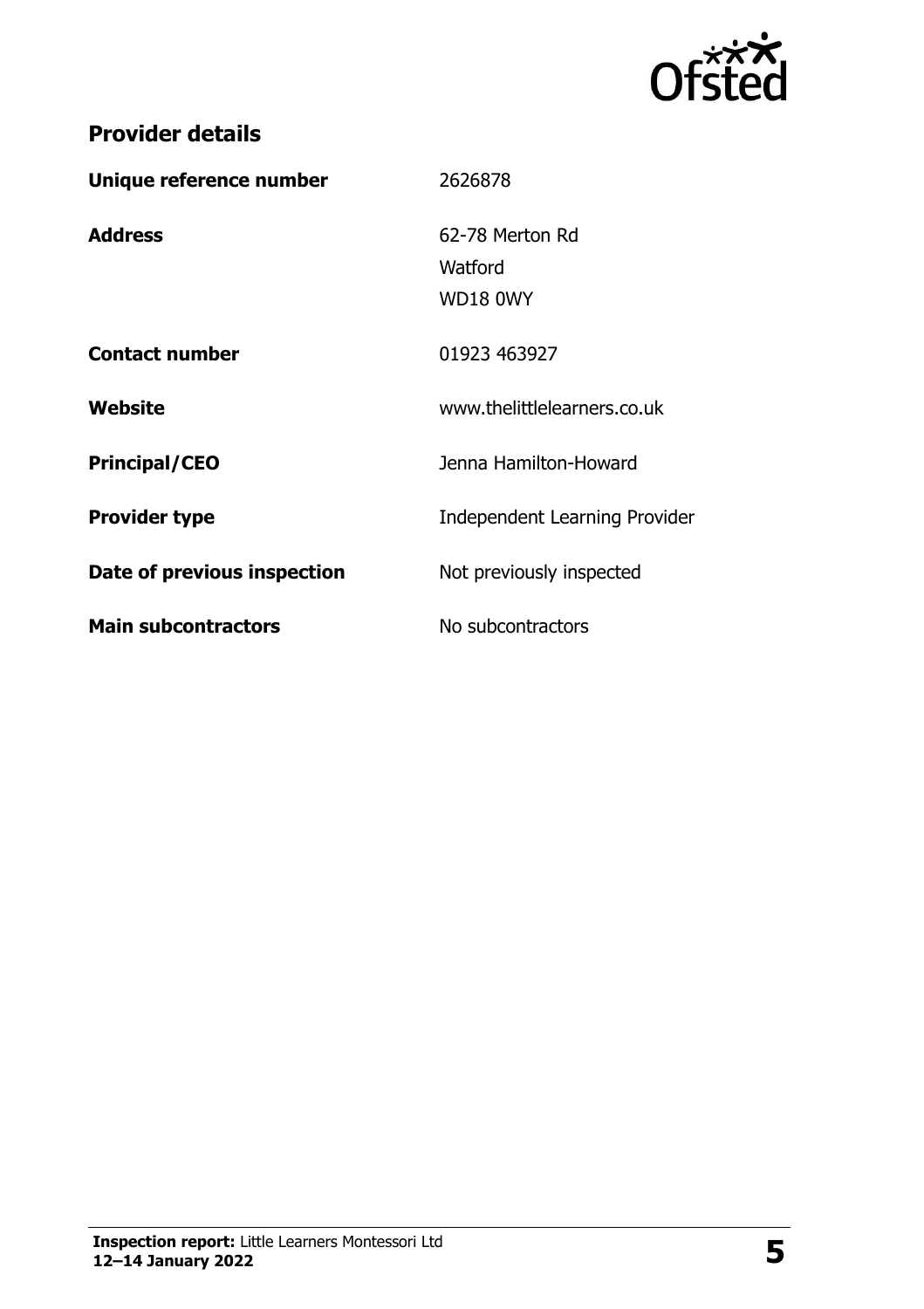

# **Information about this inspection**

The inspection team was assisted by the director, as nominee. Inspectors took account of the provider's most recent self-assessment report and development plans, and the previous inspection report. The inspection was carried out using the [further education and skills inspection handbook](http://www.gov.uk/government/publications/further-education-and-skills-inspection-handbook-eif) and took into account all relevant provision at the provider. Inspectors collected a wide range of evidence to inform judgements including visiting learning sessions, scrutinising learners' work, seeking the views of learners, staff and other stakeholders, and examining the provider's documentation and records.

#### **Inspection team**

Michael Worgs, lead inspector Her Majesty's Inspector Penny Fawcus **Her Majesty's Inspector** Sambit Sen Her Majesty's Inspector